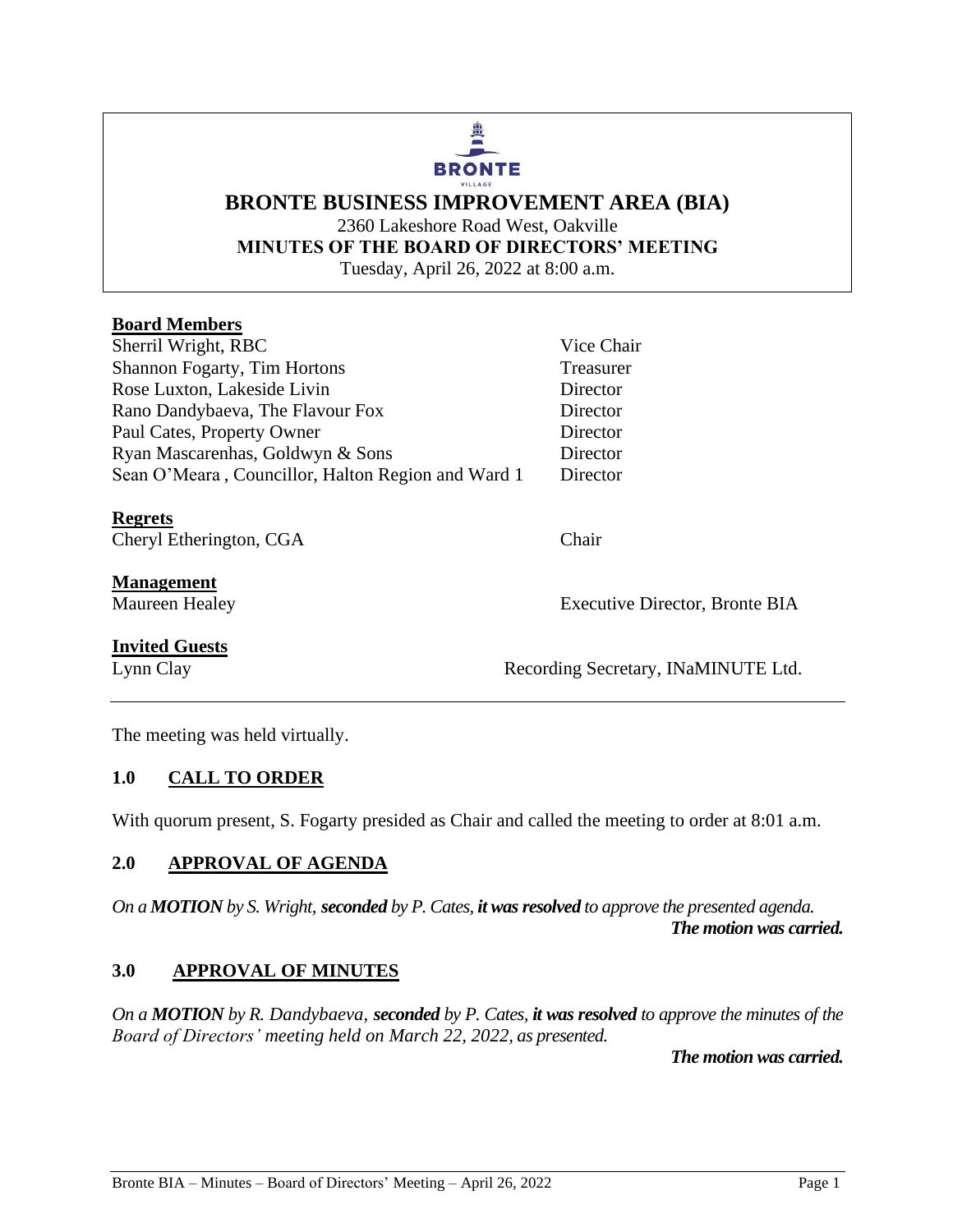### **4.0 REPORTS**

#### **4.1 Financials**

The Board received written financial reports from the Treasurer, S. Fogarty.

#### 4.1.1 2022 Budget – March Updates

The Treasurer advised that 2022 budget had been approved by the town in January 2022, that the first levy installment had been received in February 2022, and that the second installment was expected to be received at the end of April 2022. The reserves included an amount equal to four (4) months of Operating expenses to cover any unexpected outlay. The monies from the My Main Street grant, which had been awarded for 2021 and received in February 2022, were in the reserves and would be spent in 2022. Investments were in four (4) GICs.

*On a MOTION by S. Fogarty, seconded by S. Wright, it was resolved to receive the March 31, 2022 income statement and balance sheet, as presented.* 

*The motion was carried.*

#### 4.1.2 2021 Draft Audited Financial Statements

KPMG had provided a clean audit opinion. Page 7 of the audit report detailed the receipt of the unplanned My Main Street grant revenue and the resulting surplus monies. The expense titles had been updated to align with the operating plan and budget headings.

*On a MOTION by S. Fogarty, seconded by S. Wright, it was resolved to approve the draft 2021 audited financial statements, as presented.* 

#### *The motion was carried.*

#### **4.2 Operating Plan**

#### 4.2.1 March 2022 Update

The Board received a written report of March 2022 updates. Management noted that applications were being received for the community investment and sponsorship program, and contracts would be signed this week beginning with six (6) not-for-profit groups. If there was interest from groups beyond the budgeted \$25,000, the BIA had monies from the At Home Project/My Main Street grant. Management noted that the sponsorship program was appreciated as many groups that relied on volunteers had lost their momentum during the COVID-19 pandemic.

The Board discussed the previously offered Lake Notes music concert series and questioned if anything could be done to support the return of this popular program. Management confirmed that an application had been received by a for-profit organizer for Lake Notes, with a \$15,000 sponsorship request. The proposal included all details so a special meeting with the Board would not be needed. The Board commented that time to move on the applications was critical now for some groups.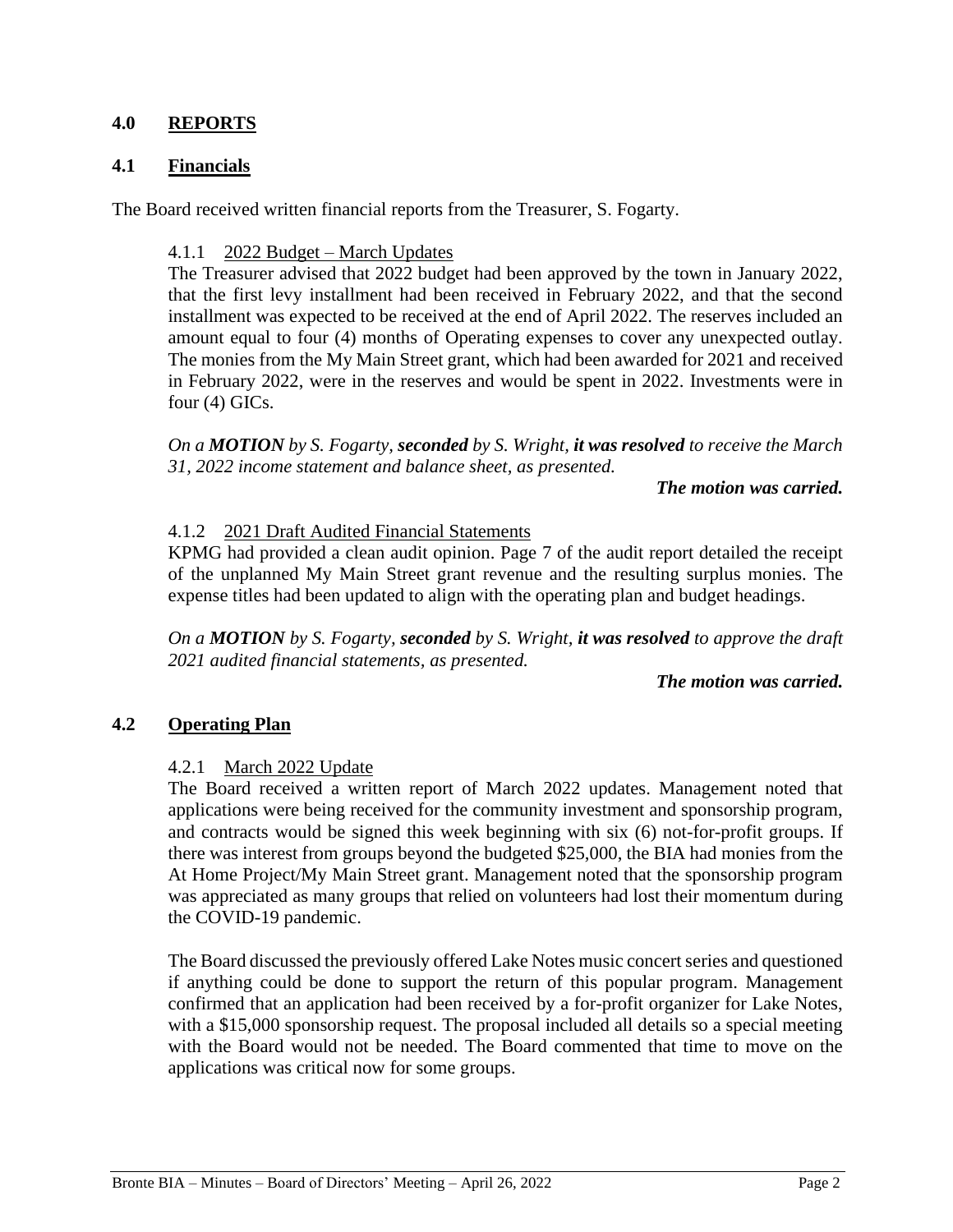*On a MOTION by S. Wright, seconded by P. Cates, it was resolved that Management be instructed to resurrect the Lake Notes proposal and to review the application and consider the \$15,000 sponsorship request as a legacy project as part of this year's community investment/sponsorship program.* 

#### *The motion was carried.*

Two external funding grants had been applied for, unsuccessfully. A third grant was in process of being applied for, with the award to be advised in June 2022. Management had connected with the four (4) property owners/developers and provided an update on the status of their construction project dates and the leasing impacts to their tenants. The BIA had spoken with all affected tenants and were assisting the tenants to find space to remain in the community. The BIA was focussed now on economic development and were working with the 360 Collective group to update the inventory of businesses, property owners and targeting businesses missing from the BIA.

*On a MOTION by R. Dandybaeva, seconded by R. Mascarenhas, it was resolved to receive, as presented, the March 2022 Operating Plan Update Report.*

*The motion was carried.*

## **4.3 Town Update**

Councillor S. O'Meara provided an update that included the following:

- a negotiation settlement as part of the appeal by the Developer for the 77 East Street project would be open for the public to hear on May 2, 2022;
- there was a push to get the Bronte Market Square finished and open for the Victoria Day weekend;
- continued to oppose the application by 7-Eleven for an alcohol license;
- repairs were being made to the concrete around the Boathouse (formerly the Compass) Restaurant; and
- council approved to have staff report back on a comprehensive streetscape change for Lower Bronte Road from Lakeshore Road to the boardwalk.

*On a MOTION by S. Wright, seconded by P. Cates, it was resolved to receive, as presented, the Town Update Report.*

### *The motion was carried.*

## **5.0 NEW BUSINESS**

## **5.1 Municipal Elections**

The call for candidates to run in the municipal election would be issued May 2, 2022; the election is Fall 2022. Management reminded the Board that the BIA was a local board of the town and followed the guidelines, policies, procedures, and including the "Use Corporate Resources during Municipal Elections Procedure" code of conduct.